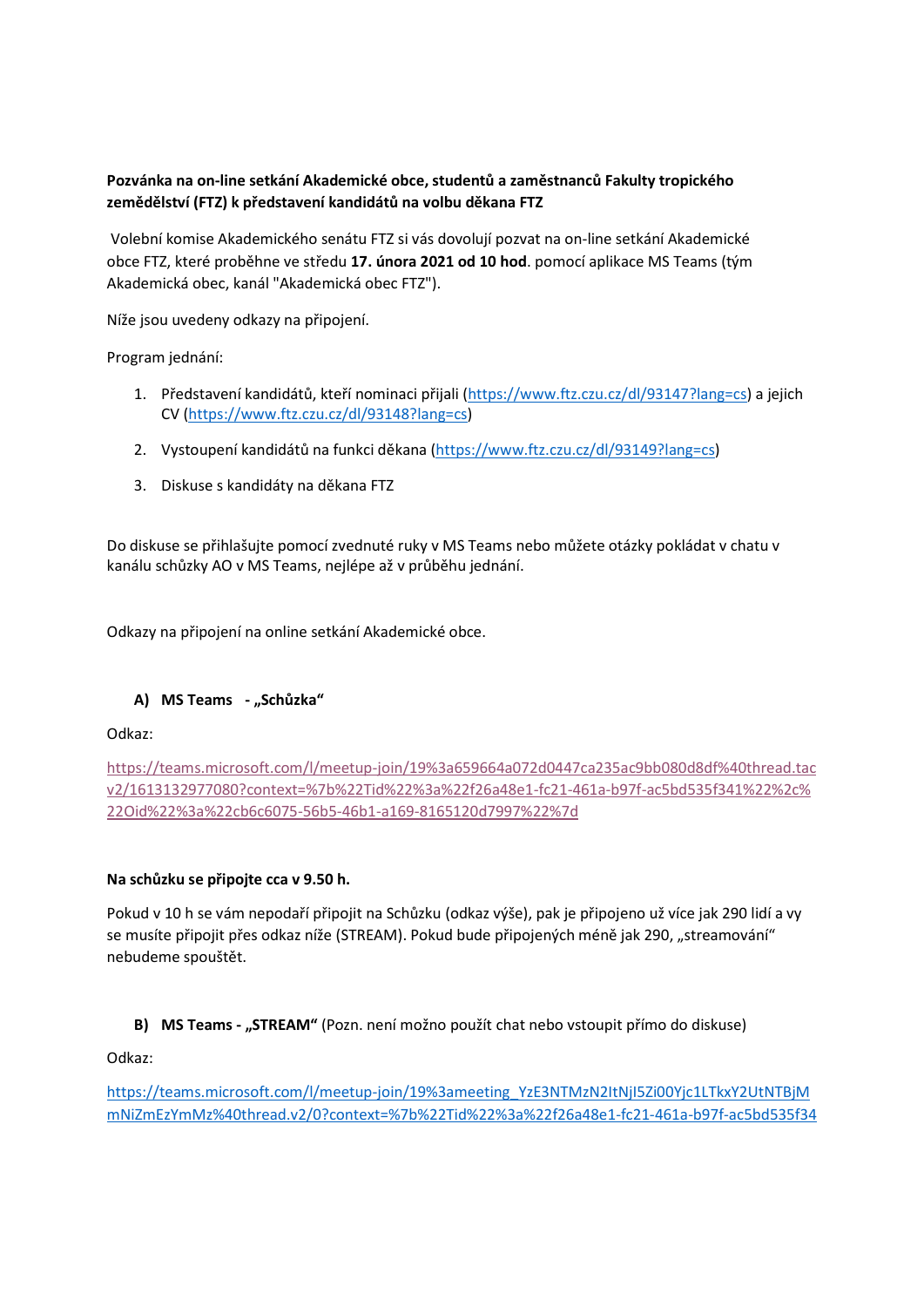# 1%22%2c%22Oid%22%3a%22cb6c6075-56b5-46b1-a169-8165120d7997%22%2c%22IsBroadcastMeeting %22%3atrue%7d

Těšíme se na Vaší aktivní účast a věříme, že HW/SW a připojení bude fungovat bez výpadků.

S pozdravem

Radim Kotrba

Předseda volební komise AS FTZ

### Invitation to the online meeting of the Academic Community, students and employees of the Faculty of Tropical AgriSciences (FTA) to meet with candidates for Dean

The electoral committee of the FTA Academic Senate would like to invite you to the online meeting of the FTA Academic Community, which will take place on Wednesday, February 17, 2021 from 10 am using the MS Teams application (Academic Community team, "Akademická obec FTZ" channel).

Below you would find the connection links.

Agenda:

1. Presentation of candidates who accepted the nomination (https://www.ftz.czu.cz/dl/93150?lang=en)

and their Curiculum vitae (https://www.ftz.czu.cz/dl/93151?lang=en)

- 2. Speeches of candidates for the position of Dean (https://www.ftz.czu.cz/dl/93152?lang=en)
- 3. Discussion with candidates for the Dean of FTA

Join the discussion with "hand raised" in MS Teams or you can ask questions in a chat in MS Teams, preferably during the meeting.

Links to connect to the online meeting of the Academic Community.

# A) MS Teams - "Regular Meeting"

Link:

https://teams.microsoft.com/l/meetup-join/19%3a659664a072d0447ca235ac9bb080d8df%40thread.tac v2/1613132977080?context=%7b%22Tid%22%3a%22f26a48e1-fc21-461a-b97f-ac5bd535f341%22%2c% 22Oid%22%3a%22cb6c6075-56b5-46b1-a169-8165120d7997%22%7d